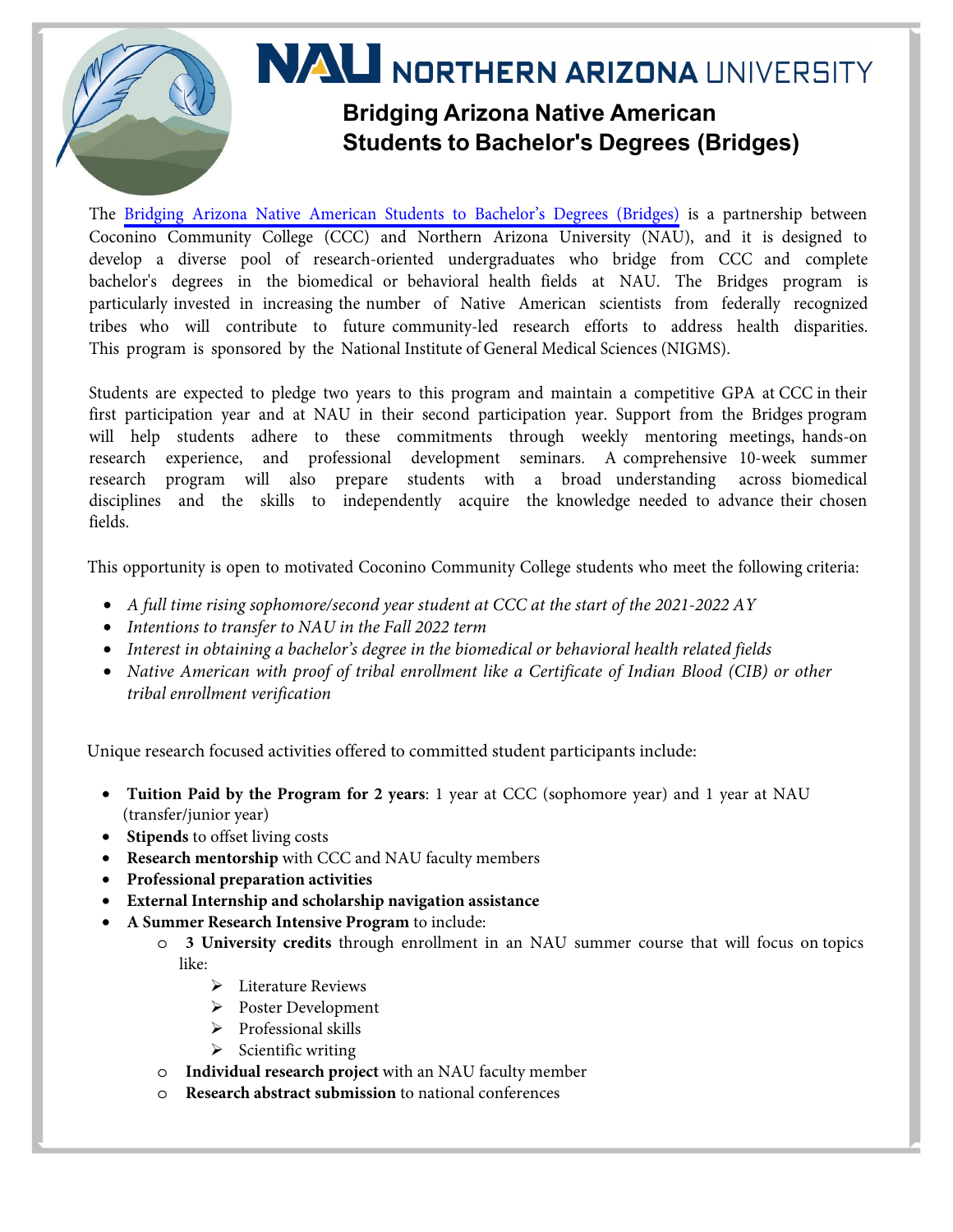

# **NAU NORTHERN ARIZONA UNIVERSITY**

### **Bridging Arizona Native American Students to Bachelor's Degrees (Bridges)**

Please print or type in the requested information to the best of your knowledge and return to Sheena Hale via email or by mail. This application can also be accessed online at [nau.edu/bridges.](https://nau.edu/bridges/)

#### **Part I - GENERAL INFORMATION**

| Name: (First, MI, Last)                                                                                     |                                   | Male                         | Non binary<br>Female                                 |
|-------------------------------------------------------------------------------------------------------------|-----------------------------------|------------------------------|------------------------------------------------------|
| Date of Birth:                                                                                              | Personal Email Address:           |                              |                                                      |
| School Email Address:                                                                                       |                                   |                              |                                                      |
| Tribal Affiliation:                                                                                         |                                   |                              | (Must provide a copy of CIB or Tribal ID)            |
| <b>CURRENT MAILING ADDRESS</b><br>Street or P.O. Box:                                                       |                                   |                              |                                                      |
| City:                                                                                                       |                                   | State:                       | Zip:                                                 |
| Contact numbers:<br>Telephone: (                                                                            |                                   |                              |                                                      |
| Text Message: (                                                                                             |                                   |                              |                                                      |
| Please inform us about any allergies, physical disabilities, medical conditions or transportation problems: |                                   |                              |                                                      |
|                                                                                                             |                                   |                              |                                                      |
| Have you been convicted of a felony or DUI within the past 7 years?                                         |                                   | <b>YES</b><br>NO <sub></sub> |                                                      |
|                                                                                                             |                                   |                              |                                                      |
| <b>Part II - EDUCATIONAL BACKGROUND</b>                                                                     |                                   |                              |                                                      |
| Are you currently attending Coconino Community College?                                                     | Yes                               |                              | No (if no, you may not be eligible for this program) |
| <b>Current Cumulative GPA:</b>                                                                              | Year in School:                   |                              |                                                      |
| Major at CCC:                                                                                               | Intended University Major:        |                              |                                                      |
| What is your intended Career Goal?                                                                          |                                   |                              |                                                      |
| Desired Ultimate Degree: Associates Degree (AA):                                                            | Baccalaureate Degree: (BA or BS): |                              | Master's Degree (MS, MA, etc.):                      |
| Doctoral Degree (PhD):                                                                                      | Other Professional Degree:        |                              |                                                      |
| Will you begin your second/sophomore year at CCC in the upcoming 2021-2022 academic year? Yes               |                                   |                              | $\rm No$                                             |
| Are you a CCC2NAU student? Yes                                                                              | No                                |                              |                                                      |
| Do you plan on transferring to NAU? Yes                                                                     | $\rm No$                          |                              |                                                      |
| When is your anticipated transfer date to NAU? (Semester, Year):                                            |                                   |                              |                                                      |
|                                                                                                             |                                   |                              |                                                      |
|                                                                                                             |                                   |                              |                                                      |
|                                                                                                             |                                   |                              |                                                      |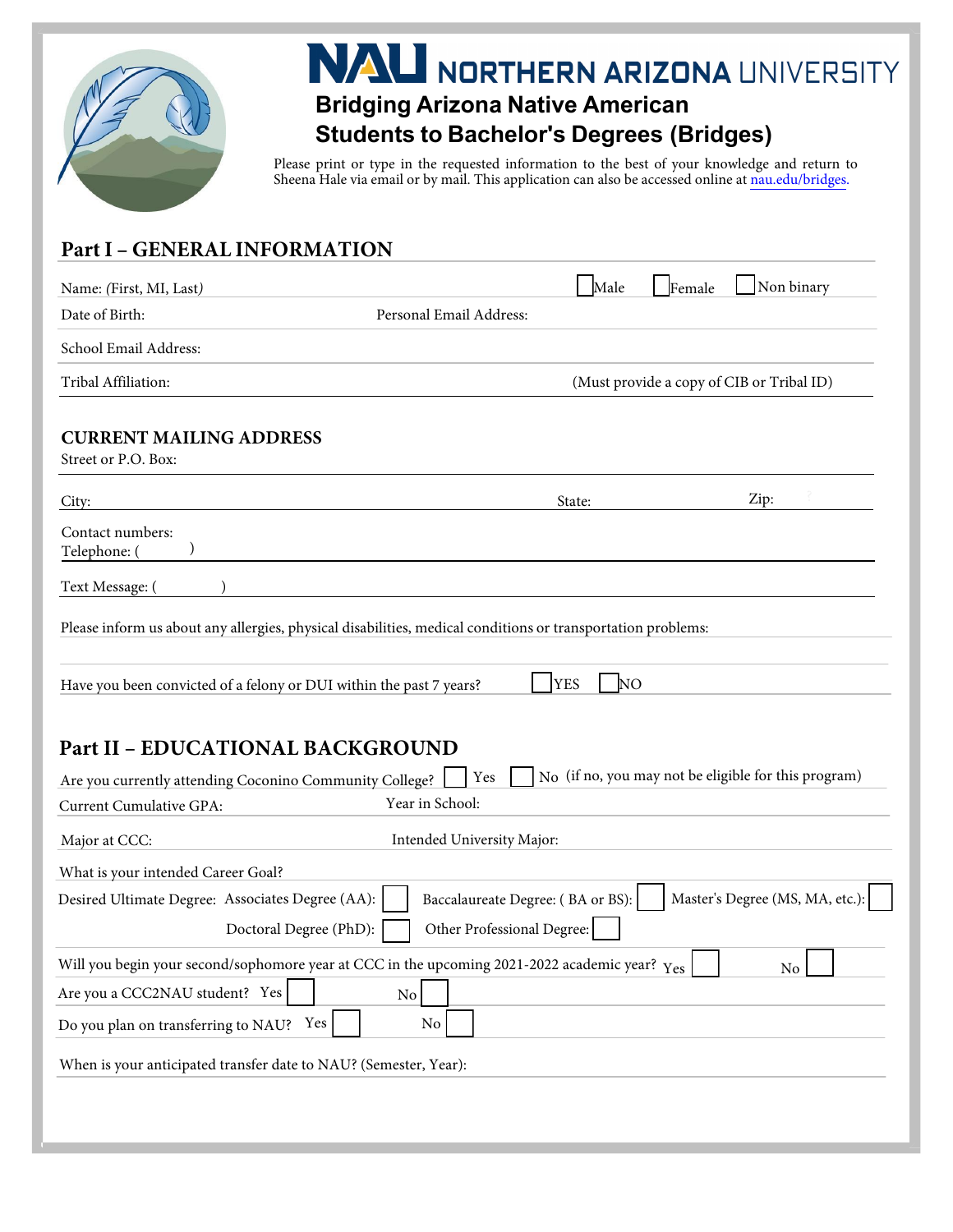

# **Bridging Arizona Native American**<br>Bridging Arizona Native American

## **Students to Bachelor's Degrees (Bridges)**

Please print or type in the requested information to the best of your knowledge and return to Sheena Hale via email or by mail. This application can also be accessed online at [nau.edu/bridges.](https://nau.edu/bridges/)

| List any honors or awards you have received:                                                                                           |
|----------------------------------------------------------------------------------------------------------------------------------------|
|                                                                                                                                        |
| List clubs or associations you are affiliated with:                                                                                    |
|                                                                                                                                        |
| List other extracurricular activities:                                                                                                 |
| Check computer applications you are familiar with: Word $\Box$ Excel $\Box$ Power Point $\Box$ Data base searches for journal articles |

#### **1**Bart III - UNOFFICIAL SCHOOL TRANSCRIPT

Please attach all *unofficial college transcripts from all colleges attended* with this application.

#### **Part IV - PERSONAL STATEMENT**

Please attach a 350-word essay  $(-1-2)$  pages double spaced) Personal Statement, explaining what your goals are, how you chose them, and why you believe the Bridges to Baccalaureate Program will help contribute to your career goals. Any personal and/or academic information you share as it relates to attaining your goals is of particular interest. **\*Please treat this as a formal essay and write in complete and clear sentences.**

#### **Part V - RESEARCH INTEREST TOPICS**

Please list four research topics you are interested in. We will do our best to match you with your indicated research interests (e.g. Cancer Research, Substance Abuse, Behavioral Health)

| × |         |
|---|---------|
|   | ×<br>۰. |

2)

3)

- 
- 4)

#### A completed application includes the following:

- 1) Completed Form
- 2) Copy of all unofficial college transcripts
- 3) Personal Statement
- 4) A copy of Tribal Enrollment verification e.g. CIB
- 5) Two recommendation forms (Bridges staff will

contact your two listed recommender.)

#### Incomplete applications will not be accepted **Send all materials to:**

**Sheena Hale P.O.** Box 5659  $Flagstaff, AZ 86011$  $-$ or $-$ Sheena.Hale@nau.edu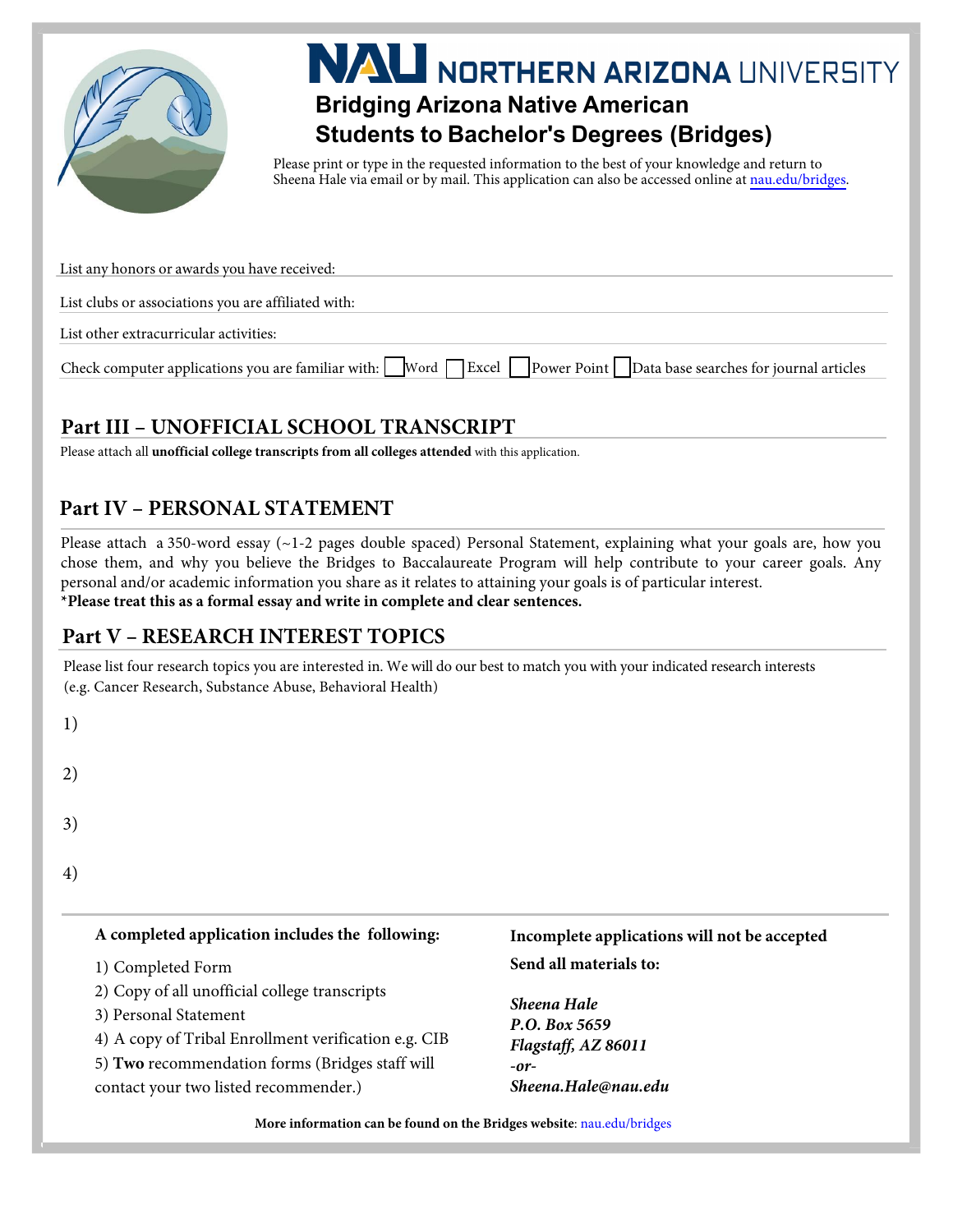

# **NAU NORTHERN ARIZONA UNIVERSITY**

### **Bridging Arizona Native American Students to Bachelor's Degrees (Bridges)**

TO PROGRAM APPLICANT: Please print or type your name, email address, and phone number on indicated lines below. Please also provide the name of the recommender filling out this form and request that they fill out this form to the best of their ability. They can email the form directly to Sheena Hale, the Bridges Program Coordinator, when completed.

Recommendations should be provided by an individual who can comment on your academic performance like an instructor or advisor. An accompanying recommendation letter is also welcomed.

#### **Part VI - RECOMMENDATION FORM**

| Student's Name: <i>(Last, First, MI)</i> |                         |
|------------------------------------------|-------------------------|
| Student's Email:                         | Student's Phone Number: |
| Recommender's Name:                      | Department:             |

#### **TO THE RECOMMENDER:**

The applicant named above is applying to the [Bridges to Ba](https://nau.edu/bridges/)ccalaureate program which is a partnership between Coconino Community College (CCC) and Northern Arizona University (NAU) designed to develop a diverse pool of research-oriented undergraduates who bridge from CCC and complete bachelor's degrees in STEM fields at NAU. This unique program offers a wide array of benefits to develop Native American community college students into highly skilled researchers and strong students.

Please complete the requested information on this form. Your comments are confidential and will not be shared with the applicant; thus, we request your utmost candor in the endorsement of the applicant.

| How do you rate the Applicant?<br>$1$ to 5<br>5 being the best student | Not<br>observed | Requires<br>reinforcement<br>in this area | Performs<br>adequately<br>in this area | Does well in<br>this area | Accomplished<br>in this area |
|------------------------------------------------------------------------|-----------------|-------------------------------------------|----------------------------------------|---------------------------|------------------------------|
| you have encountered.                                                  | 1               | $\overline{2}$                            | 3                                      | $\overline{4}$            | 5                            |
| Intellectual & Reasoning Ability                                       |                 |                                           |                                        |                           |                              |
| Academic Performance Maturity                                          |                 |                                           |                                        |                           |                              |
| Initiative                                                             |                 |                                           |                                        |                           |                              |
| Responsibility                                                         |                 |                                           |                                        |                           |                              |
| Attention to Detail                                                    |                 |                                           |                                        |                           |                              |
| Oral Communication Skills                                              |                 |                                           |                                        |                           |                              |
| <b>Written Communication Skills</b>                                    |                 |                                           |                                        |                           |                              |
| Motivation and Effort                                                  |                 |                                           |                                        |                           |                              |
| Cooperation & Teamwork                                                 |                 |                                           |                                        |                           |                              |
| Computer Skills                                                        |                 |                                           |                                        |                           |                              |
| Research interests                                                     |                 |                                           |                                        |                           |                              |